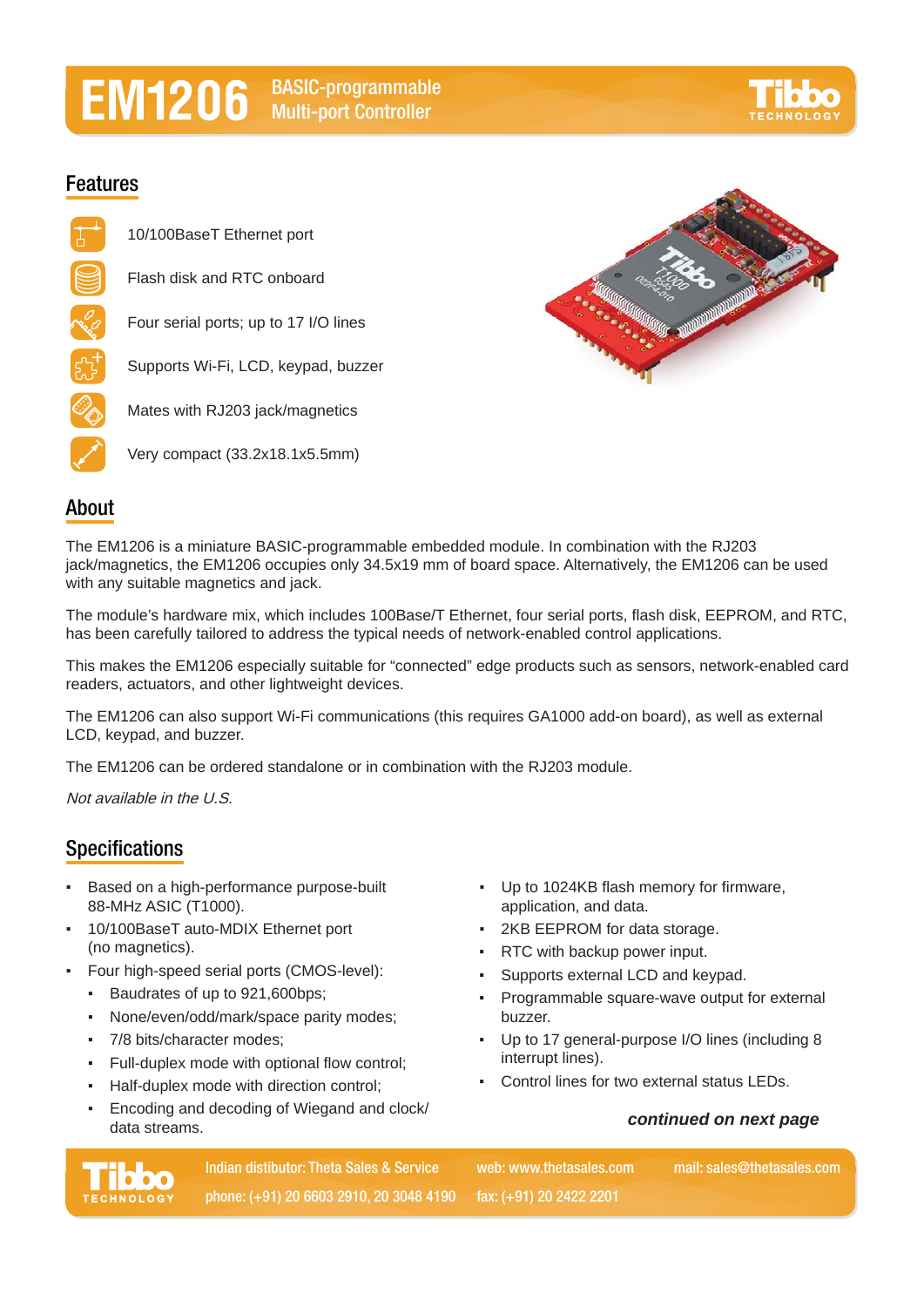# **BASIC-programmable Multi-port Controller**



## **Specifications (continued)**

- Four status LEDs onboard:
	- Green and red status LEDs:
	- Green and yellow Ethernet status LEDs.
- Optional Wi-Fi interface (requires GA1000 add-on module).
- Software-controlled onboard PLL.
- Reliable power-on/brown-out reset circuit.
- Power: 230mA @ 3.3V (100BaseT mode, PLL on).
- Dimensions: 33.2x18.1x5.5mm.
- Firmware is upgradeable through the serial port or network.

### **Programming**

#### **Platform Objects**

- Sock socket comms (up to 16 UDP, TCP, and HTTP sessions).
- Net controls Ethernet port.
- WIn handles Wi-Fi interface (requires GA1000 add-on module)
- Ser up to 4 serial channels (UART, Wiegand, and clock/data modes).
- IO handles I/O lines, ports, and interrupts.
- Kp scans keypads of matrix and "binary" types.
- $Rtc$  keeps track of date and time.

#### **Function Groups**

String functions (21 in total!), date/time conversion functions, and hash calculation functions (md5 and sha1).

#### **Variable Types**

Byte, char, integer (word), short, dword, long, real, string, plus user-defined arrays and structures.

### **Tibbo Integrated Development Environment (TIDE)**

All BASIC-programmable Tibbo devices are provided with free TIDE software.

#### **Code in Comfort**

Enjoy a modern code editor supporting syntax highlighting, context help, code hinting, and auto-completion.

#### **Debug with Ease**

Set breakpoints, watch variables, inspect the stack, step through your code... the built-in debugger in Tibbo IDE provides all the tools for fast and convenient debugging.

Our debugger does not rely on any special hardware like an ICE machine or a JTAG board. Simply connect your Tibbo device to the Ethernet, select it in the IDE, and you are all set!

For more information on TIDE, see http://basic.tibbo.com/product/tide.html



- Fd manages flash memory file system and direct sector access.
- Stor provides access to the EEPROM
- Romfile facilitates access to resource files (fixed data).
- Pat "plays" patterns on up to five LED pairs.
- Beep generates buzzer patterns.
- **•** Button monitors MD line (setup button).
- Sys in charge of general device functionality.